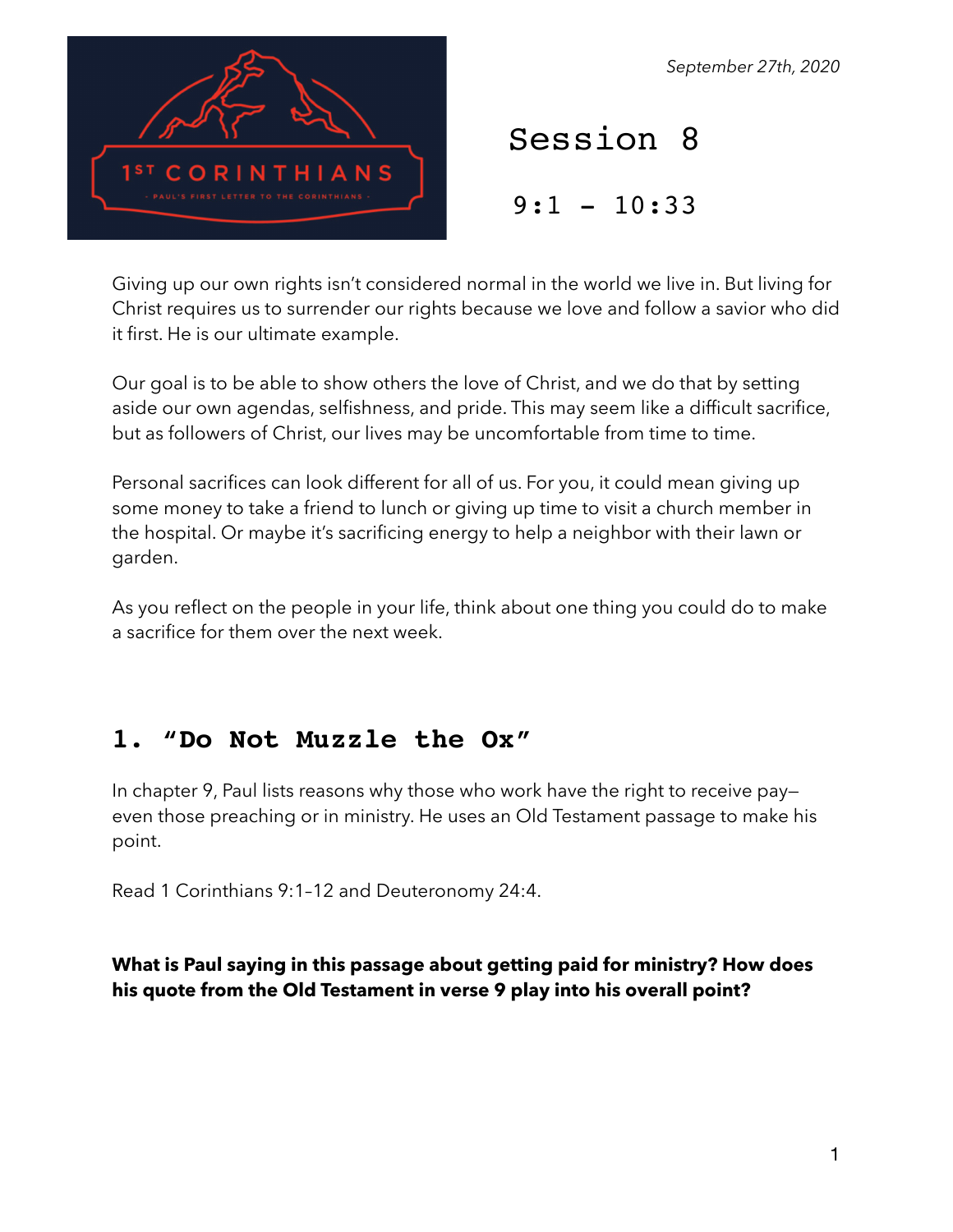In the middle of his explanation, Paul quotes Deuteronomy 25:4 to emphasize his point. In the Old Testament, oxen served the people of Israel in a good way by threshing the grain for them. God made special provisions for the oxen by asking Israel not to muzzle them while they worked.

Paul is saying that in the same way the oxen labors on behalf of the people, he and any other laborer of the gospel serve God's people and should therefore be taken care of. **What does the passage from Deuteronomy tell you about God's character? What does this passage say about his care for you?** 

Paul explained to the Corinthians that those who work have the right to receive pay he had the right to be supported financially by those he ministered to—but he chose to support himself. **In what ways does Paul's perspective impact the way you think about money?** 

## **2. Temple Services**

Paul continues his argument for those who preach the gospel to earn their living by the gospel with another example from the Old Testament.

Read 1 Corinthians 9:13–14.

### **What do the men who perform temple services receive for their work? What do those who serve at the altar receive?**

#### **Why would this reference be important for Paul to bring up to the Corinthians?**

As we've learned from Paul, those in ministry have just as much of a right to earn a living by their ministry work as those who work in other fields. Paul gives the example of priests who serve in the temple to reemphasize his point.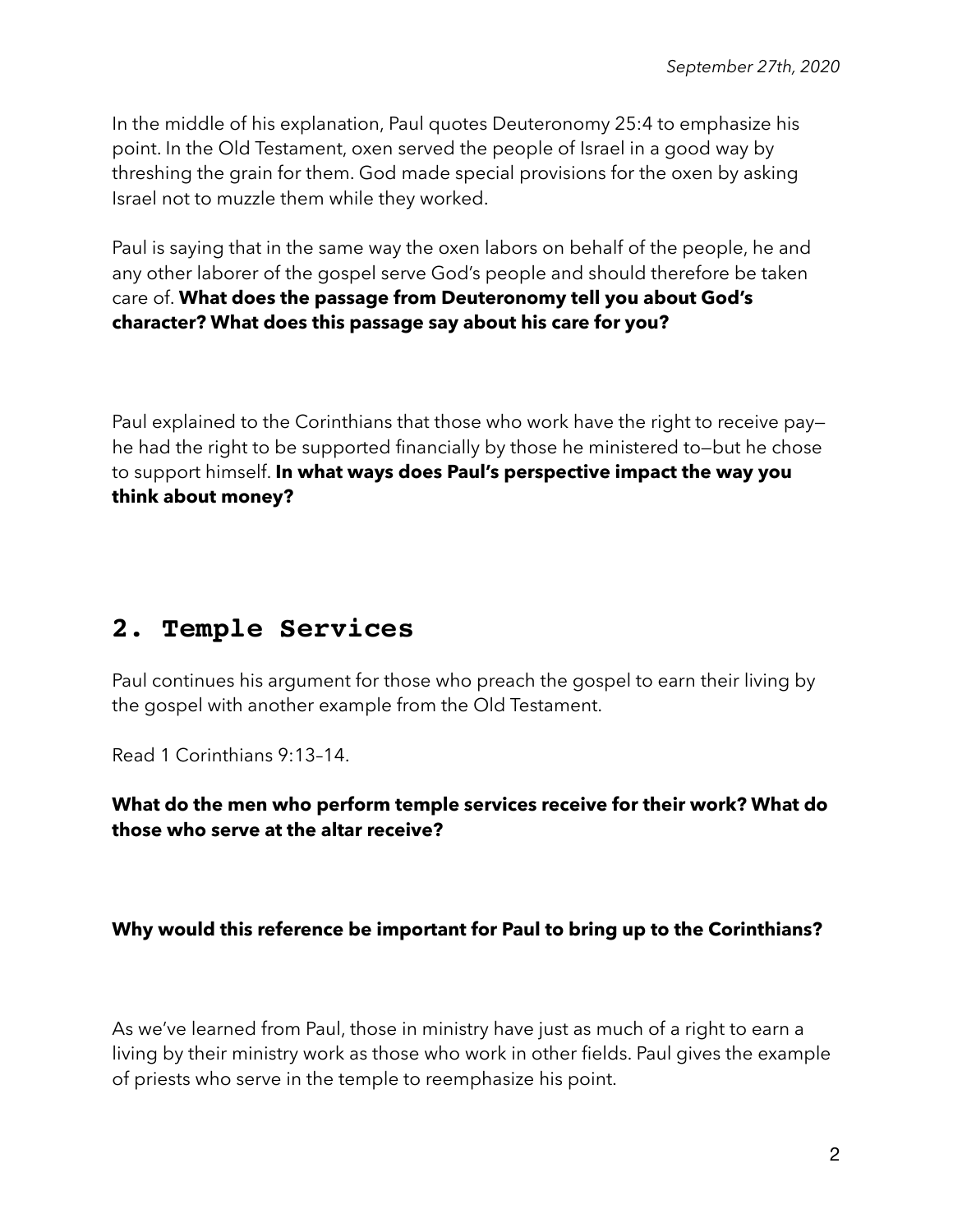Read Numbers 18:8–18; 21–24.

**What are a few of the rewards or payments that the priests and Levites received for their work? Since the priests and Levites spent majority of their time in life at the temple, in what ways are the specifics of their payments unique and necessary?** 

The priests and Levites were dedicated to their work for the Lord at the temple, and in return they were given everything they needed to survive. **What does this passage say about God's faithfulness to provide for those who love him? What have you learned about God's provision after reading 1 Corinthians 9 and Numbers 18?** 

**What's one area of your life where you could trust God's provision this week?** 

## **3. Sitting at the Table with Demons**

In warning the Corinthians about the severity of idolatry, Paul wants the Corinthians to know they can't be both selfless and selfish at the same time. The selfishness of idolatry and the selflessness of living for God won't work together.

Read 1 Corinthians 10:18–22.

**How would you summarize this passage in your own words? What does this passage say about God's desire for our whole heart—not just part of it?** 

**What specifics does Paul use to illustrate participating with Jesus and with demons? How does the intimate nature of sitting at the same table and drinking from the same cup showcase the seriousness of Paul's point?**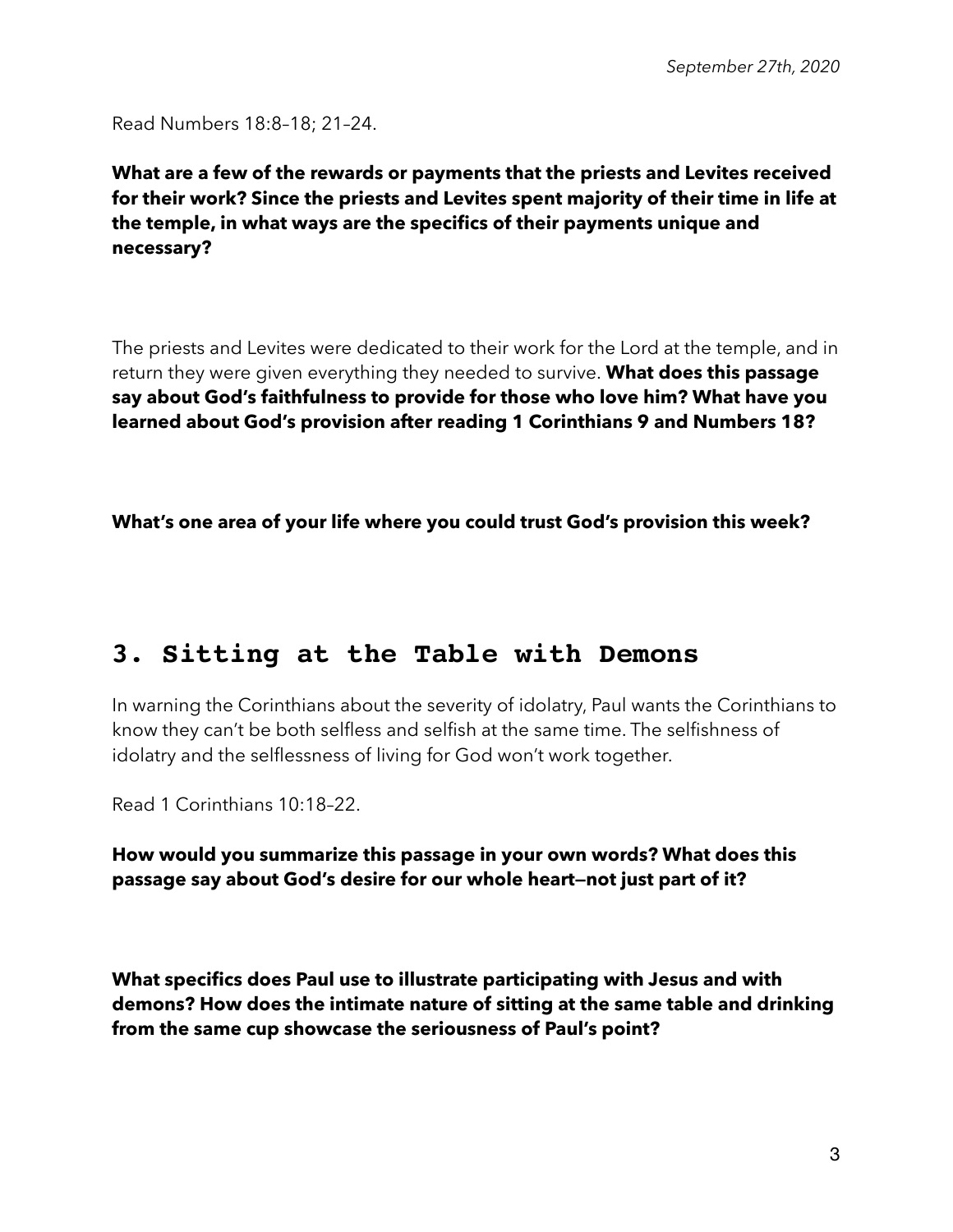Paul says that when we take the Lord's Supper, we're actually participating in Jesus's sacrifice. But when we worship anything else that isn't aimed at God, it's demonic. **How do Paul's words influence the way you think about the Lord's Supper?** 

Paul explains that God wants us completely dedicated to him. We can't live selflessly and sit at the table of the Lord while also living selfishly. **If you were to look at your life, which "table" are you sitting at? Or have you been trying to sit at both?** 

Following Jesus is an all-or-nothing gig. We can't sit at two tables in this Christian life. **What could it look like for you to be fully committed to living for God this week?** 

### **4. Everything for the Glory of God**

In the latter part of chapter 10, Paul gives some insight into Christian liberty and how it is not just about our personal desires. Paul wanted the Corinthians to know their freedoms, but if the freedom to eat sacrificed meat was hindering other members from spiritual growth, then they should glorify God by abstaining for their friend's sake.

Read 1 Corinthians 10:31–33.

Verse 31 says that no matter what decisions we make regarding food, drink, or anything else, we should do it to the glory of God. **How could giving God glory in every decision we make help us when we face temptation? How could giving God glory in our decisions help expose idolatry?** 

Paul doesn't seek the benefit of his own life in order to achieve a bigger goal than himself. **For what benefit does Paul say he strives to please everyone in verse 33?**